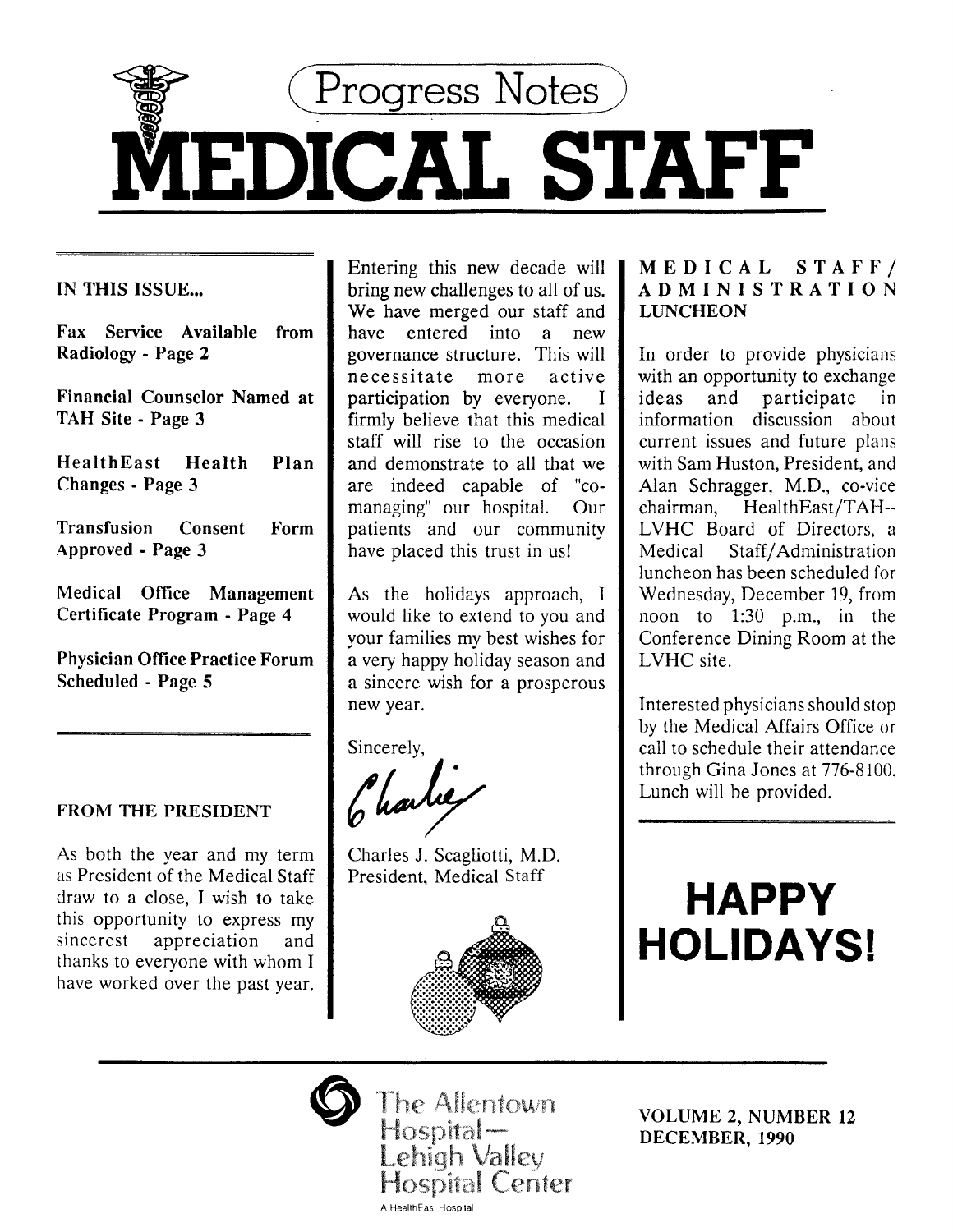# RESEARCH ADVISORY COMMITTEE - REQUEST FOR PROPOSALS

The Research Advisory<br>Committee (RAC) meets Committee (RAC) quarterly to review clinical/ epidemiological research proposals (requests for funding) submitted by the Medical and Professional Staff of TAH-- LVHC. The next meeting of the RAC is January 30, 1991.

All proposals submitted by<br>January 15, 1991 will be January 15, 1991 will be reviewed at the January 30 meeting. Further information and proposal guidelines may be obtained by contact James F. Reed III, Ph.D., Director of Research, at 776-8889.

# FAX SERVICE AVAILABLE FROM RADIOLOGY



Fax machines are . now being installed in the Radiology Department at<br>both sites in sites in

addition to Lehigh Valley Diagnostic Imaging to speed the flow of written communication with referring physicians and others.

Authenticated reports will be transmitted on request to physicians' offices who are registered for fax services with the Radiology Department. Those offices desiring routine transmission of all authenticated reports on their patients may request that service.

The Radiology Department at TAH site will accept written fax prescriptions for outpatient department procedures for both the hospital and Allentown Diagnostic Center locations from 8 a.m. to 4:30 p.m., Monday through Friday.

Requests for procedures at the LVHC site should continue to be sent through the HIS only. Please follow-up all STAT or urgent requests with a regular phone call.

The department and fax numbers for Radiology include:

TAH Radiology Department -778-2214; fax number- 778-9690 LVHC Radiology Department - 776-8080; fax number- 778-1690 Lehigh Valley Diagnostic Imaging - 435-1600; fax number  $-435 - 8329$ 

\_Forms for registering for fax service will be distributed at the Physician Office Practice Forum on December 14. You may also obtain a copy by calling 776-8088.

Completed registration forms should be returned to William Wright, Director, Radiology Department, LVHC site, 1200 S. Cedar Crest Blvd., Allentown, PA 18105.

# *QUOTE OF THE MONTH*

*Whoever said, "It's not whether you win or lose,* " *probably lost. -Martina Navratilova* 

December, 1990



# CANCER TREATMENT **GROUPS**

Members of the Division of Hematology/Medical Oncology<br>and the Department of the Department of Radiation Oncology are participants in many national cooperative cancer treatment groups. Those groups are sponsored by the National Cancer Institute and make available to patients in this community many therapeutic advantages such as:

\* peer reviewed and defined multidisciplinary treatment programs

\* frequent updates of results that precede medical literature publication by three to five years

\* availability of drugs that are not commercially available and which have documented therapeutic advantages

If you have any questions about any of these advanced treatment programs or would like a list of available programs, please contact one of the active medical staff members of the Division of Hematology/Medica<sup>1</sup> Oncology or Department  $0<sub>1</sub>$ Radiation Oncology.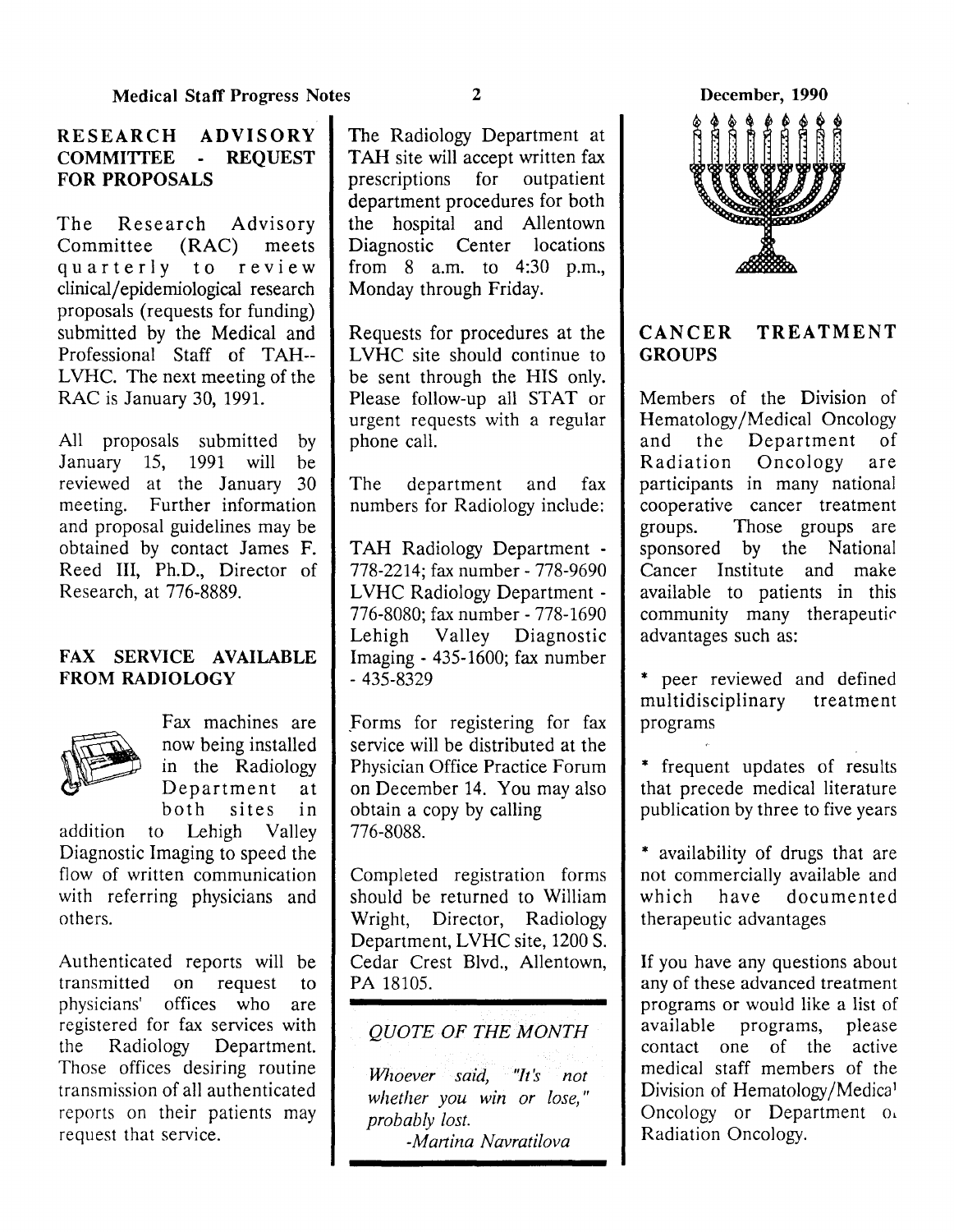# FINANCIAL COUNSELOR NAMED AT TAH SITE

Maxine Kelly is the new Financial Counselor at TAH site. She is available Monday through Friday, from 8 a.m. to 4:30 p.m., and may be reached at 778-2394 or beeper 1593. Physicians may utilize her services to assist their patients with financial matters relating to hospital bills, charges, inability to pay, and Medical Assistance applications.

Financial assistance needs continue to be handled at the LVHC site by Amy Potter, Financial Counselor. She may be reached at 776-8302.

# HEALTHEAST HEALTH PLAN **CHANGES**

Effective January 1, 1991, a number of changes will be made to the HealthEast Health Plan and applied to services incurred after this date. The changes include:

\* Newborn circumcisions will be covered.

\* Prescription drugs, up to a 90 day supply per prescription, will be covered at 80% in a retail pharmacy and  $100\%$  at Spectrum Apothecary after the \$100 deductible is met. Refills will be honored as prescribed by the physician and in compliance with the law.

\* Benefits for a surrogate mother and/or reversal of voluntary sterilization will not be covered.

In addition, any doctor who is no longer a member of TAH-- LVHC Medical Staff will automatically become a nonparticipating physician in the HealthEast Health Plan.

If you have any questions regarding these changes, please contact Mary Kay Gooch in Human Resources at HealthEast at 778-7936.

# TRANSFUSION CONSENT FORM APPROVED

A Transfusion Consent Form has been approved and will be officially instituted on January 7, 1991. The consent form and the policy relating to this form will be discussed at the General Medical Staff Meeting on Monday, December 10. A copy of the policy, the consent form, a patient information sheet, and a physician information sheet are attached to the newsletter for your information.

Short videos concerning autologous transfusion will also be distributed to appropriate offices in the near future.

If you have any questions regarding this new form or the policy, please contact Ted Matulewicz, M.D., Chairman, Transfusion Review Committee, at 776-8140, or Bala B. Carver, M.D., Director of Transfusion Medicine, at 776-8142.

# SPECIAL CARE UNIT CLARIFICATION

Since the Special Care Unit moved to the sixth floor at the LVHC site, there has been some confusion as to the types of patients admitted to the unit.

The Special Care Unit is a 14 bed critical care unit with the capability of monitoring ECG, A lines, PA lines, and various pharmacological therapy and specified ventilated patients. The types of patients cared for in the Special Care Unit continue· to be the same as previously admitted while the unit was located on the third floor. Only the location has changed.

If you have any questions concerning the types of patients monitored in the Special Care Unit, please call Gary Guldin, R.N., head nurse, at 776-8727 or 776-8730.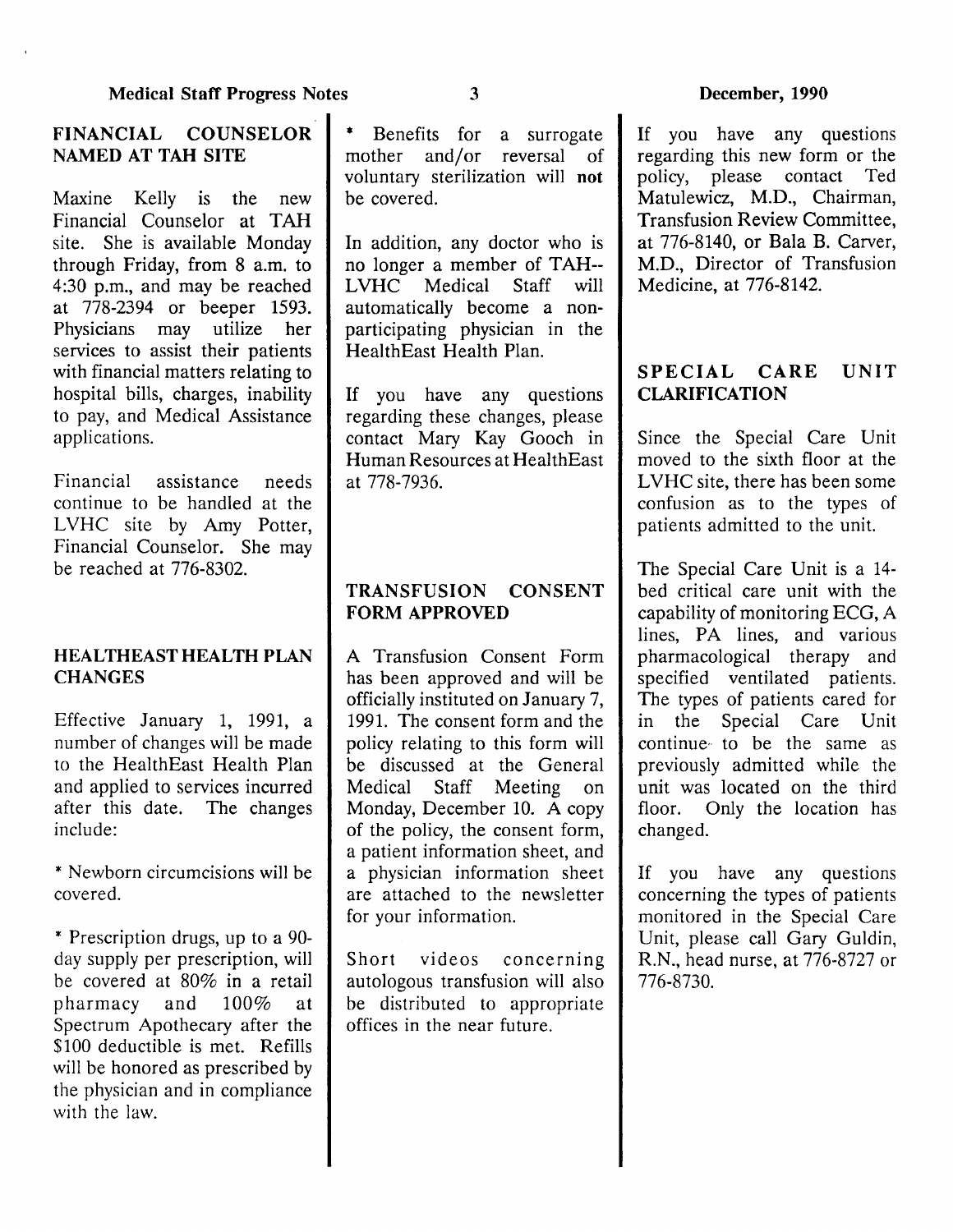# MATERNAL/CHILDBIRTH FORUM SCHEDULED

The Maternal/Childbirth Education program will hold its first forum on Wednesday, January 16, 1991.

Developed for the benefit of<br>childbirth educators and childbirth educators and physician office managers, the Maternal/Childbirth Forums will provide an effective way to help shape the education and ensure<br>the quality of healthcare the quality of healthcare provided to the community.

Topics for this quarterly forum were chosen from questions most often asked about hospital services, procedures and educational programs.

Topics for the first forum will include "Low Risk Perinatal Care," "Infant Security," "Hospital Tours," and "Teen Pregnancy."

Pre-registration is requested. For more information or to register, contact Fran Derhammer, Coordinator, Maternal/Childbirth Education, at 778-2903.

# MEDICAL OFFICE MANAGEMENT CERTIFICATE PROGRAM

Penn State Allentown Campus and Lehigh County Vocational Technical School have announced the winter schedule for the Medical Office Management Certificate Program.

The purpose of the program is to develop health care professionals who can meet the challenge of operating medical offices, medical laboratories, and clinics. The Medical Office Management Program was developed to provide current health care office workers with the cross training necessary to<br>function effectively and  $effectively$  and productively in the business setting.

The Winter 1991 Medical Office Management classes are scheduled to begin the week of January 21, 1991 and end the week of March 25, 1991. Classes meet Monday, Tuesday, and Wednesday evenings from 6:45 to 9:45 p.m.

For additional information including the complete program grid and course description, contact Penn State Allentown Campus at (215) 821-6577 or Lehigh County Vocational Technical School at  $(215)$  799-1372.

# PC CLASSROOM TRAINING NOW AVAILABLE FOR PHYSICIANS AND OFFICE STAFF

HealthEast Information Services (HEIS) has contracted with a third-party vendor, Practice Builders, Inc., to handle most of the system's Personal Computer (PC) training. Practice Builders currently charges \$195 per person for a one-day course. HEIS pays only \$100 per person

for courses held exclusively for employees of the HealthEas. system.

Because of the relationship<br>HEIS has developed with developed with Practice Builders, they have agreed to offer PC training to physicians and physician office staff associated with HealthEast at the same rate HEIS pays for courses. Costs will be invoiced directly to the physician's office by Practice Builders. Registrations are subject to the HEIS cancellation and no-show policies to ensure that the<br>minimum class size is minimum class maintained.

Information about PC Classroom Training will be presented at the next Physician Office Practice Forum 01. December 14, or contact Information Services at 778-1401.

# PUBLICATIONS, PAPERS AND PRESENTATIONS

Geoffrey G. Hallock, M.D., plastic and reconstructive surgeon, presented a paper, "Complications of the Free Flap Donor Site," at the American Society for Reconstructive Microsurgery Meeting held recently in Toronto. This provided insight and further means for refinement of these complex procedures used to treat massive or unusual wound defects.

(Continued on Page 5)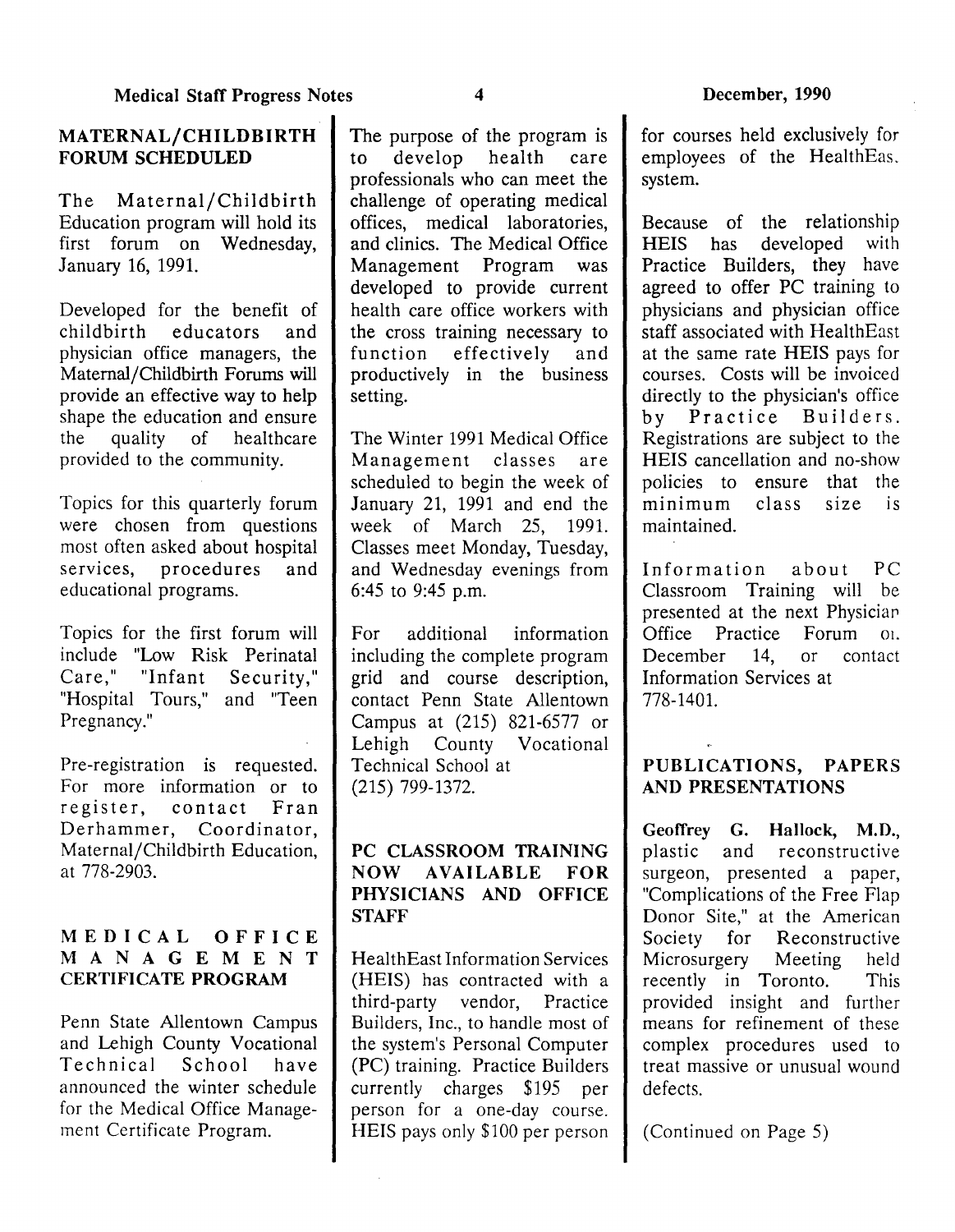(Continued from Page 4)

Peter A. Keblish, Jr., M.D., Chief, Division of Orthopedic Surgery, was a guest lecturer at the 15th Annual New Jersey Orthopaedic Symposium held in<br>New Brunswick N.L. on Brunswick, N.J., on<br>r 26-27 1990 Dr October 26-27, 1990. Keblish was involved with a panel of case presentations for the teaching staff of orthopedic<br>residents in New Jersey. In residents in New Jersey. addition, he delivered talks on total knee replacement arthroplasty which included "The Lateral Approach to the Valgus Knee" and "Patellar Resurfacing vs. Patellar Retention."

Dr. Keblish was also a guest at the 12th International Symposium on Surgery of Arthritis held in Barcelona, Spain, on October 29-30. This two-day meeting was devoted to total knee replacement<br>arthroplasty. Dr. Keblish Dr. Keblish delivered a talk on "The Biomechanical Rationale and

Results of the LCS Knee System." He also participated in a panel discussion of interesting revision problems.

In early November, Dr. Keblish spoke at the Pennsylvania Orthopaedic Society Fall Meeting on the topic of "Moveable Bearing Cementless Ankle Replacement: A Prospective Preliminary Overview." In his presentation, Dr. Keblish discussed the results of a multicenter study for 237 ankle implants from 1983 to

1990. He also served as a moderator for a session on talks on the spine.

Thomas D. Meade, M.D., orthopedic surgeon, recently presented two talks, "Update on ACL Ligament Reconstruction" and "Indications for Meniscal Repair," at the Knee Ligament Rehabilitation Course held in Reading, Pa.

# UPCOMING CONFERENCES, SEMINARS AND MEETINGS

### Physician Office Practice Forum

A Physician Office Practice Forum has been scheduled for Friday, December 14, from 12:15 to 2 p.m., in the Auditorium at the LVHC site.

Topics to be discussed will include the Breast Cancer Consultative Service, PC Classroom Training for Physicians and Physicians Office Staff, New Admitting Procedure for Short Stay and OTU Patients, and the Telefax Machine Pilot Program. A representative from Eugene Davids Co., Inc., will be on hand to demonstrate and answer questions about several fax machines which will be on display.

To register for the Forum, please call Janet M. Laudenslager, Coordinator, Physician Office Practice<br>Support, at 778-2780, by at  $778-2780$ , by Tuesday, December 11.



# TAH--LVHC REGIONAL SYMPOSIUM SERIES

Assessing Male Fertility will be held on Saturday, December 15, from  $8$  a.m. to  $3:30$  p.m., in the Auditorium of the LVHC site. The objective of this program is to introduce practitioners to recently developed approaches to evaluation of male subfertility based on recent advances in sperm physiology.

The program will benefit obstetricians, gynecologists, urologists, andrologists, family<br>practitioners, and other practitioners, healthcare professionals interested in male fertility assessment.

Diagnostic Imaging Update will be held on Saturday, January 12, 1991, from 8:30 a.m. to 12:15 p.m., in the Auditorium of the LVHC site. At the completion of the program, participants will be able to identify the strengths, weaknesses, and appropriate strategies for each medical imaging modality.

For more information about the conferences listed above, contact Human Resource Development at 776-8322.

(Continued on Page 6)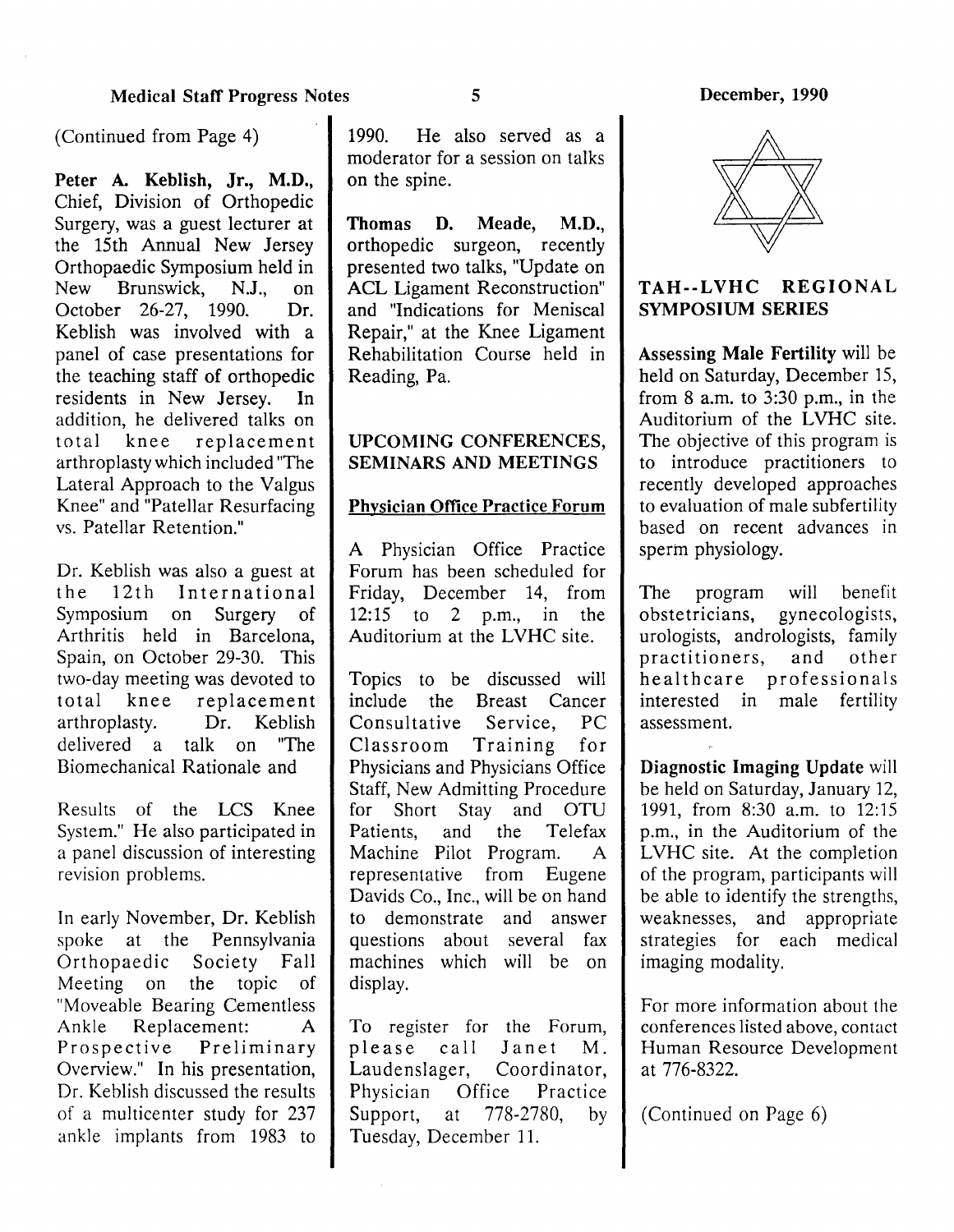(Continued from Page 5)

# National Medical Laboratory Week Symposium

Contemporary Topics in Laboratory Medicine will be held in honor of National Medical Laboratory Week on Friday, April 12, 1991, in the Auditorium of the LVHC site. A registration fee of \$15 includes a reception immediately following the program.

For more information, contact Linda Krasley at 776-8155, Monday through Friday, between 9 and 11 a.m. Registration is limited to 200.

# Department of Pediatrics **Conference**

Retinopathy of Prematurity will be presented by Robert E. Torti, M.D., TAH--LVHC ophthalmologist, on Friday, December 14, at noon in the Auditorium of TAH site.

For more information, call Beverly Humphrey in the Department of Pediatrics at 778-2540.

# PHYSICIAN PRACTICE OPPORTUNITIES

Physician rental space available in Allentown Medical Center, 401 N. 17th Street, Suite 306, Allentown. 1,350 square feet. Fully equipped and furnished. Immediate occupancy. Partnership interest also available.

Physician rental space available in Allentown Medical Center, 401 N. 17th Street, Suite 307, Allentown. 2,190 square feet. Fully equipped and furnished. Immediate occupancy. Partnership interest also available.



\* Specialty practice time-share<br>space available in a  $space$  available<br>comprehensive health comprehensive health care facility. Riverside Professional Center, 4019 Wynnewood Drive, Laurys Station. Half- or full-day slots immediately available.

\* Kutztown Professional Center is planning a 5,500 square feet<br>addition for Spring, 1991. addition for Spring, Office suites available will include medical, dental, legal, and professional.

For more information on these practice opportunities, contact John W. Hart, Vice President, at 776-8968.

\* Office space available at 1111 N. 19th Street, Allentown. 1,080 square feet.

\* Office space available on Main Street in Northampton. First floor of modern professional building with offstreet parking.

For more information, contact Joe Pilla, Physician Office Practice Support Rep, at 776-8225.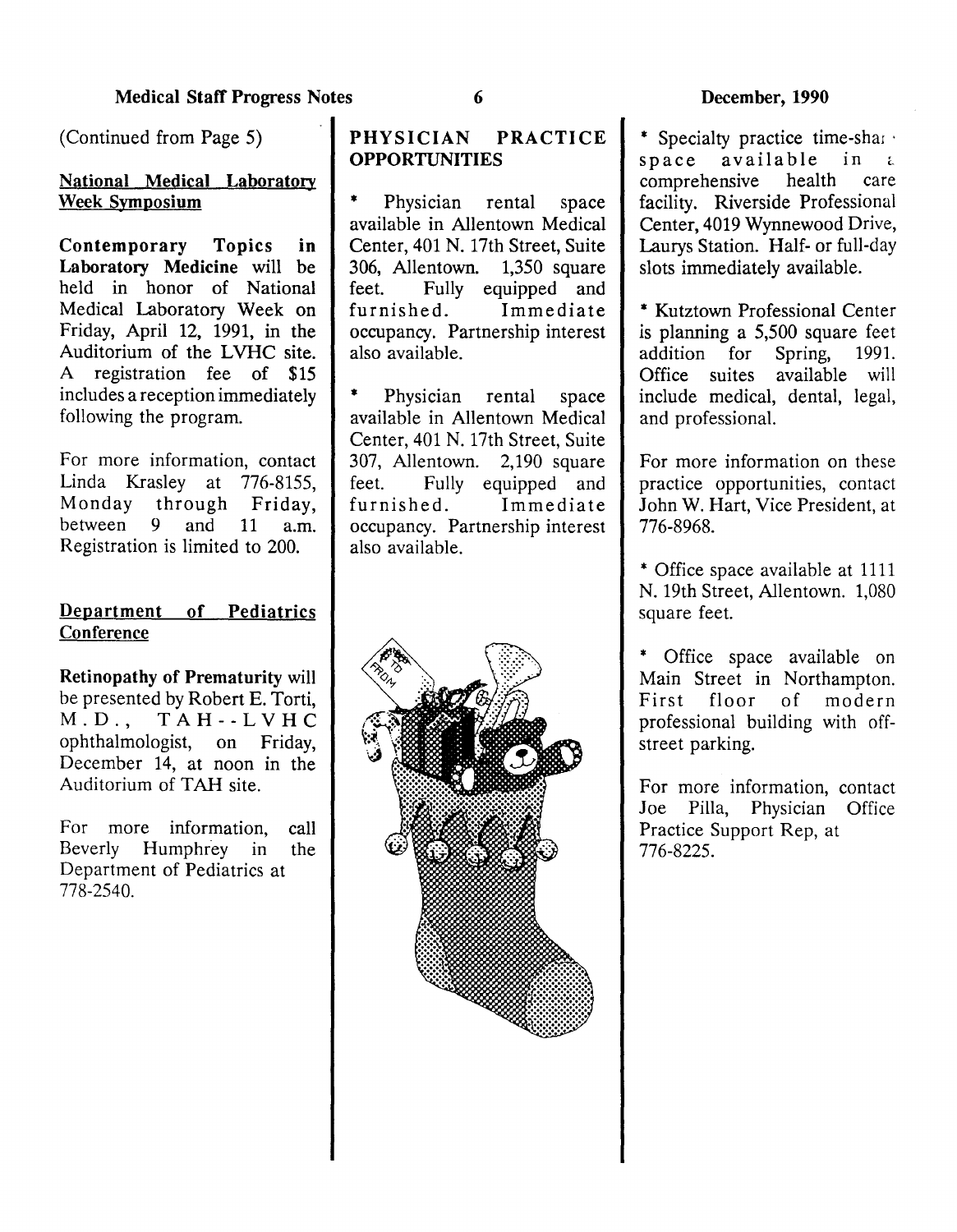WHO'S NEW The Who's New section of Medical Staff Progress Notes contains an update of new appointments, address changes, newly approved privileges, etc.

Please remember that each<br>department or unit is department or unit is responsible for updating its<br>directory, rolodexes, and rolodexes, and approved privilege rosters.

### Medical Staff

#### **Appointments**

Laura S. Kramer, D.O. Employee Health & Healthy Business 1200 S. Cedar Crest Blvd. P.O. Box 689 Allentown, PA 18105 (215) 776-8869 Department of Medicine Division of Internal Medicine Section of General Internal Medicine Provisional Courtesy

Paul J. Lynott, M.D. Joining Northampton Medical Associates, Inc. 2014 Siegfried Avenue Northampton, PA 18067 (215) 262-1519 Department of Medicine Division of Family Practice Provisional Courtesy

# Additional Privileges

John E. Castaldo, M.D. Department of Medicine Division of Neurology TCD Privileges

George I. Chovanes, M.D. Department of Surgery Division of Neurosurgery /Trauma TCD Privileges

Robert J. Gary, M.D. Department of Surgery Division of Urology  $CO<sub>2</sub>$  & YAG Laser Privileges

Mark A. Gittleman, M.D. Department of Surgery Division of General Surgery Laser Laparoscopic Cholecystectomy Privileges

Ismail Nabati, M.D. Department of Surgery Division of General Surgery Laparoscopic Cholecystectomy Privileges Endoscopy Privileges EGD Privileges Colonoscopy Privileges

Kamalesh T. Shah, M.D. Department of Surgery Division of General Surgery /Trauma Laparoscopic Cholecystectomy Privileges

Nora A. Suggs, M.D. Department of Surgery Division of General Surgery Laparoscopic Cholecystectomy Privileges

Change of Status

Donald H. Gaylor, M.D. Department of Surgery Division of Cardio-Thoracic Surgery From Active to Courtesy

Jerome M. Grossinger, D.D.S. Department of Dentistry Division of Endodontics From Courtesy to Consulting

James C. Gruber, D.P.M. Department of Surgery Division of Orthopedic Surgery Section of Podiatry From Active to Consulting

Ronald A. Krisch, M.D. Department of Psychiatry From Active to Courtesy

George E. Moerkirk, M.D.<br>Department of Emerg of Emergency Medicine Division of Pre-hospital Emergency Medical Services From Active to Emeritus Active

Address Change

Sam Bub, M.D. 619 Dalton Street Emmaus, PA 18049 (215) 967-3646

Jay B. Lipschutz, D.O. Springhouse Professional Center Suite 202 1575 Pond Road Allentown, PA 18104 (215) 366-7770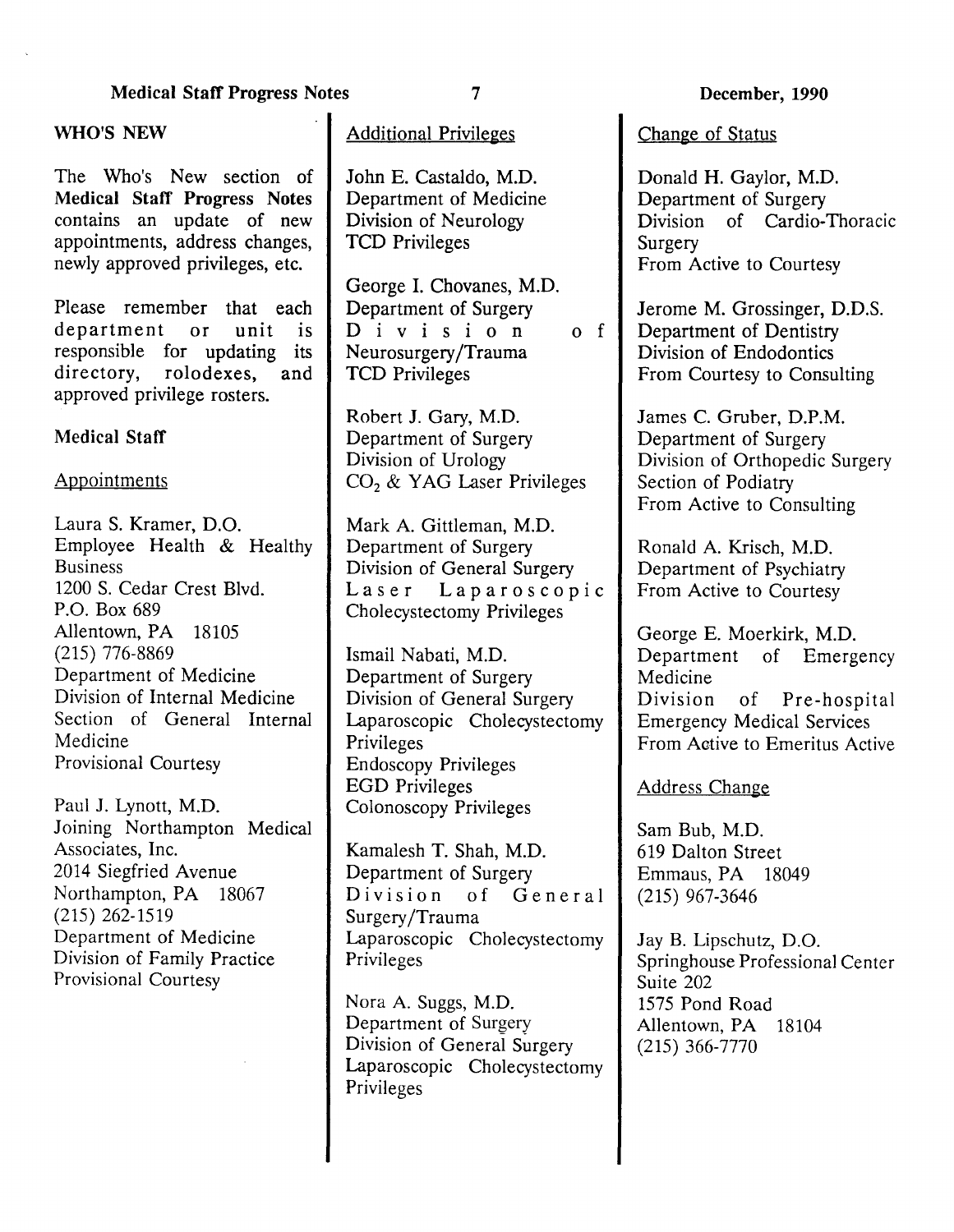Resignation of Chairmanship. Department of Obstetrics and Gynecology

Sze-ya Yeh, M.D.

Appointment of Interim Chairman. Department of Obstetrics and Gynecology

Ernest Y. Normington II, M.D.

Appointment of Assistant Vice Chairman. Department of **Surgery** 

Michael Rhodes, M.D.

Resignations

John A. Handal, M.D. Department of Surgery Division of Orthopedic Surgery

Philip F. Warner, D.M.D. Department of Dentistry Division of General Dentistry Allied Health Professionals

# Appointment

Cathy Jo Leiby, R.N. Physician Extender Professional - R.N. Cardiovascular Associates, Inc.

Change of Supervising Physician

Julia A. Schriner Physician Extender **Technical** From James A. Sandberg, M.D. (Cardiology Associates) to Syed A. Subzposh, M.D.

# **Resignations**

Adrienne J. Burns, PA-C Physician Extender Physician Assistant PA-C Panebianco-Yip Heart Surgeons

### December, 1990

Nancy P. Ehle, R.N. Physician Extender Professional - R.N. Cardiology Associates of Lehigh Valley

Shirley B. Reeve, L.P.N. Physician Extender Professional - L.P.N. Cardiovascular Associates

Robert A. Wimmer, PA-C Physician Extender Physician Assistant PA-C Panebianco-Yip Heart Surgeons



Medical Staff Progress Notes is published monthly to inform TAH-LVHC Medical Staff and employees of important issues concerning the Medical Staff. Articles should be submitlcd to Janet M. Laudenslager, Coordinator, Physician Office Practice Support, Medical Affairs/POP<sup>-</sup> Office, TAH site, by the first of each month.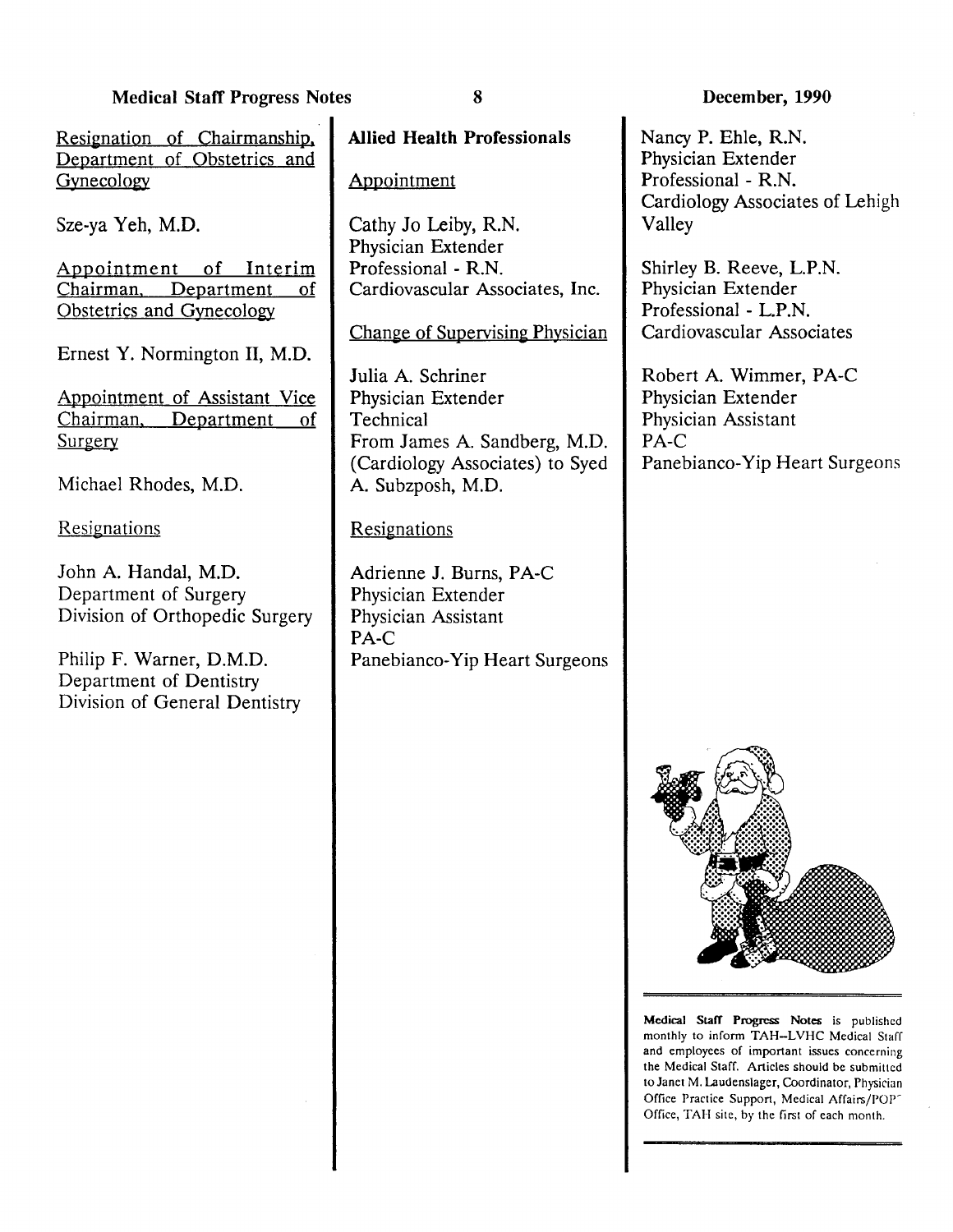| <b>The Allentown</b><br>Hospital-<br><b>Lehigh Valley</b><br><b>Hospital Center</b> |
|-------------------------------------------------------------------------------------|
| A HealthEast Hospital                                                               |

| <b>ADMINISTRATIVE POLICY # 6301.00</b> |
|----------------------------------------|
| SECTION CLINICAL SERVICES              |
| SUBJECT Transfusion Consent            |
| $PAGE \_1 \_ OF \_4$                   |

#### I. POLICY

It is essential that a transfusion consent form be obtained from all patients who are capable of giving consent or from a person authorized to consent on the patient's behalf prior to the patient receiving blood. If possible, this consent should be obtained in the physician's office prior to admission.

If an emergency exists, consent is not required to transfuse blood to a patient. However, a reasonable effort should be made to obtain consent in all cases. If consent is unable to be obtained for any reason the patient's medial record should state in detail the efforts pursued, the nature of the threat to life or health including its immediacy and magnitude.

All original consent forms will become part of the patient's medical record.

#### II. SCOPE

All hospital employees and Medical Staff

#### III. DEFINITIONS - N/A

#### IV. PROCEDURE

#### Action

#### Responsibility

- A. The policies and procedures outlined in the Consent Administrative Policy Number 2100.00 apply to the Blood Transfusion Consent. Physician
- B. Transfusion Consent/Refusal Form will be obtained by the physician who has ordered the transfusion or his/her designee. The individual obtaining consent should explain the risks, complications, benefits and alternatives to transfusion as outlined in the Patient Information for Blood Transfusion Sheet and the Physician Information for Blood Transfusion Sheet. Physician/ Resident
- c. The signature of a witness may be obtained. The witness is witnessing the patient's signature only. Physician/ Nurse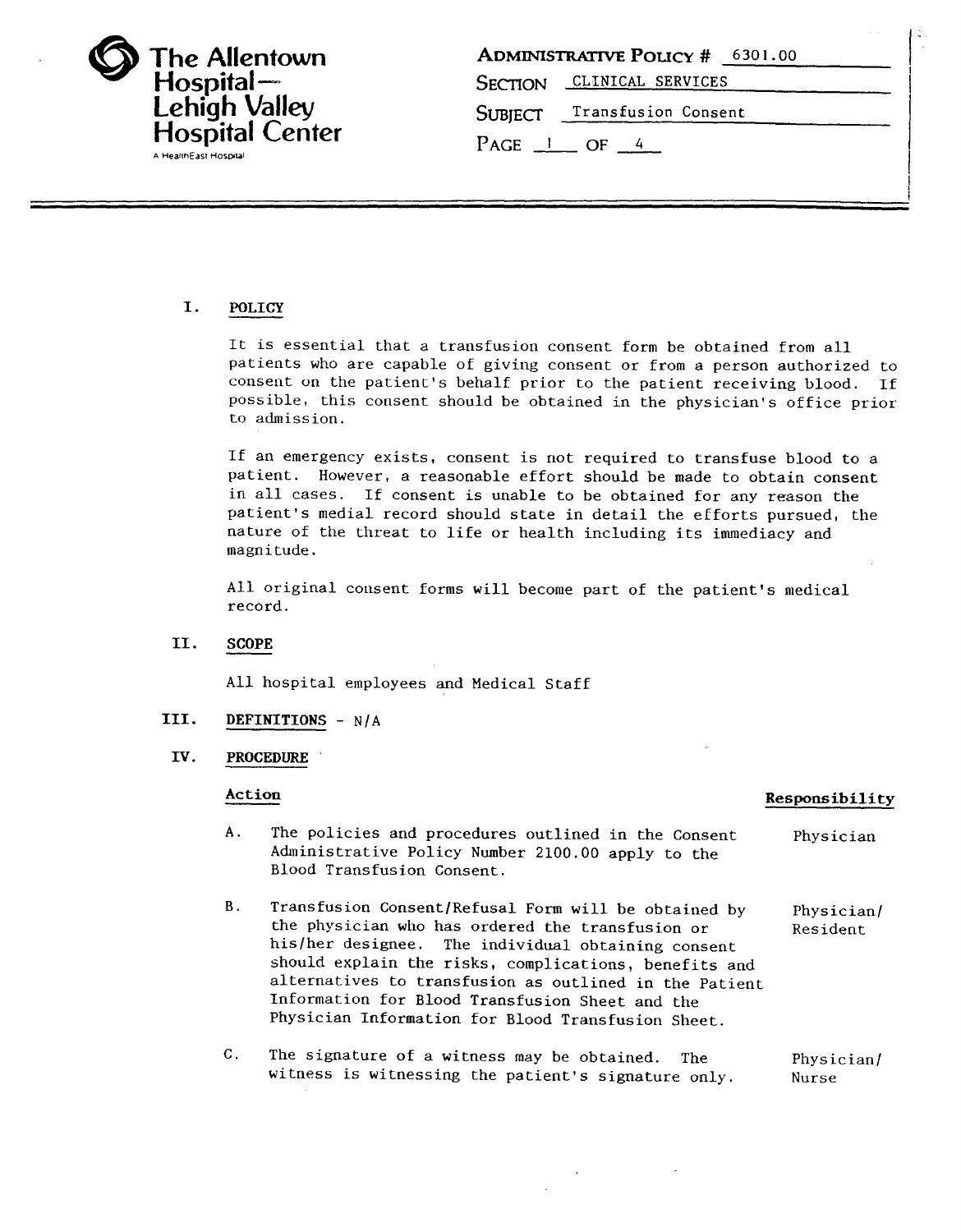| <b>ADMINISTRATIVE POLICY # 6301.00</b> |                             |  |  |  |
|----------------------------------------|-----------------------------|--|--|--|
|                                        | SECTION CLINICAL SERVICES   |  |  |  |
|                                        | SUBJECT Transfusion Consent |  |  |  |
| $PAGE \quad 2 \quad OF \quad 4$        |                             |  |  |  |

#### Action Responsibility

- D. If the patient is unable to sign because of physical or Physician mental incompetence or the patient is a minor, consent must be obtained from the person authorized to consent on behalf of the patient.
- E. In some cases, it may be necessary to secure consent Physician/ via the telephone. The consent procedure must be Nurse heard by one person other than the physician. The consent form should indicate that it is a telephone consent and the person who gave consent. The person listening to the conversation will sign the witness line.
- F. The consent/refusal for transfusion of blood and/or Physician blood products must be signed by the patient prior to receiving that blood and/or blood product. It is preferable to have the consent/refusal for transfusion signed before a type and screen or a type and cross match for blood is ordered. However, blood should be drawn for a type and screen or a type and cross match whether or not the consent is known to be signed.
- G. The consent form should ideally be signed in the Physician physician's office when discussing the surgical procedure and the possible need for blood. When the consent form is signed in the physician's office, it is to be considered valid for 60 days prior to admission to the hospital.
- H. The consent form should be signed prior to sedating Physician the patient.
- I. During a single admission, the consent for blood Physician transfusion needs to be signed one time.
- J. When used in the outpatient settings, i.e. Hemophilia Treatment Center, Oncology Clinic, the Blood Transfusion Consent form should be considered valid for one year. Nurse Administrve Director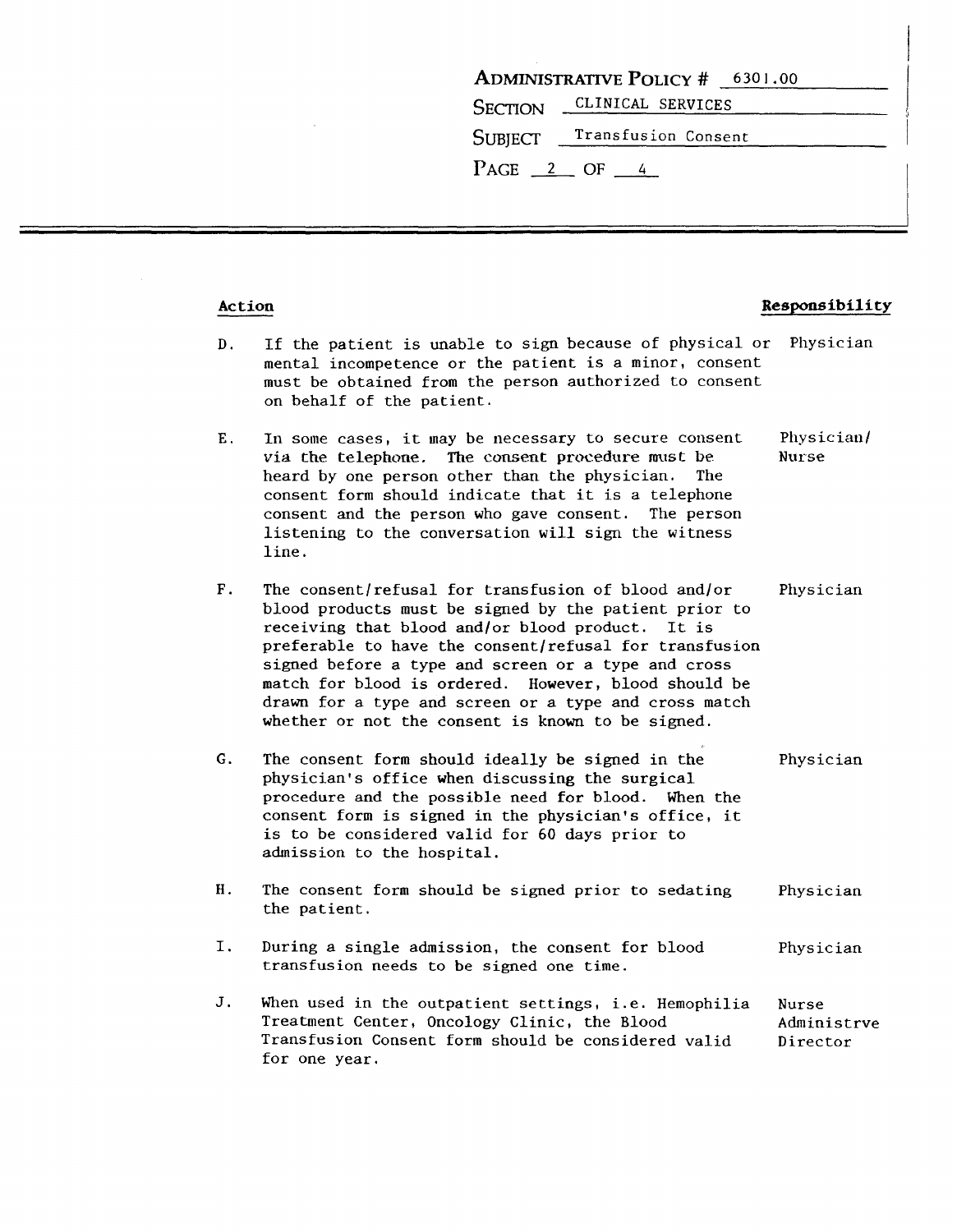|                        | <b>ADMINISTRATIVE POLICY # 6301.00</b> |
|------------------------|----------------------------------------|
|                        | SECTION CLINICAL SERVICES              |
|                        | SUBJECT Transfusion Consent            |
| $PAGE \, 3 \, OF \, 4$ |                                        |

#### Action Responsibility

- K. When patients are transferred between The Allentown Hospital and the Lehigh Valley Hospital sites, a xeroxed copy of the consent form is considered valid and should become part of the receiving hospital's medical record. Nursing
- L. Prior to surgery, when a patient has had ordered a Nursing type and screen or a type and cross match for blood, and the consent/refusal form is not signed the patient will not be sent to the operating room until consent has been obtained.
- M. If the patient is going for an operative procedure and Physician the attending physician does not feel it necessary to order a type and screen or a type and cross match for blood, a consent/refusal form for transfusion is not necessary.

#### V. ATTACHMENTS

- A. Consent for Transfusion of Blood and/or Blood Products Refusal of Transfusion of Blood and/or Blood Products # MRD  $=$  31.
- B. Physician Information of Blood Transfusion # LAB 51.
- C. Patient Information for Blood Transfusion  $#$  LAB 52.

#### VI. DISTRIBUTION

Administrative Policy Manual All Departments

#### VII. APPROVAL

**Signature** 

President & CEO Title

Date

|  | i gnafuro |  |
|--|-----------|--|
|  |           |  |

President, Medical Staff Title

Date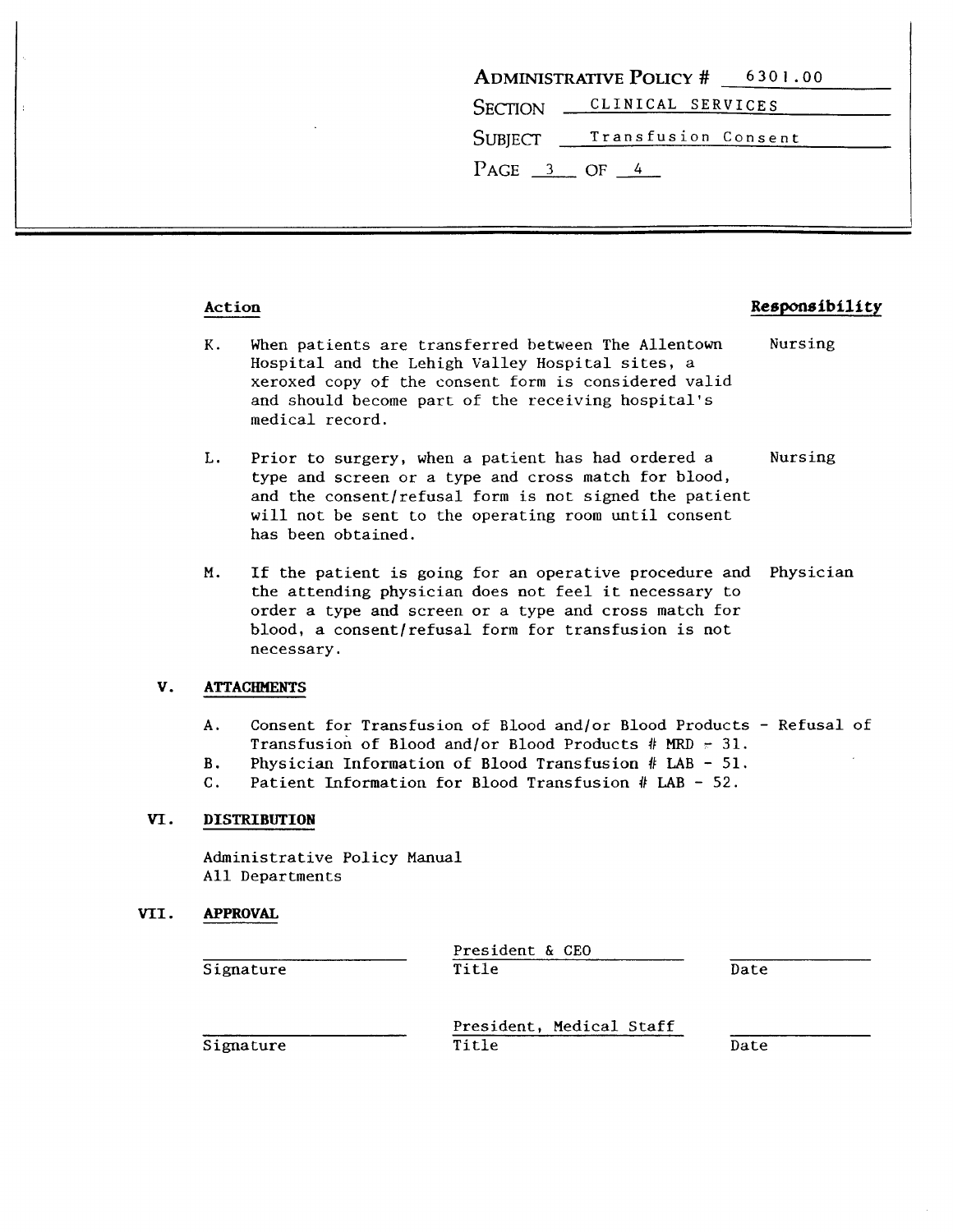| SECTION CLINICAL SERVICES      |
|--------------------------------|
| SUBJECT __ Transfusion Consent |

 $\bar{\rho}$ 

# VIII. DATES

| Origination: |              | 12/90 |
|--------------|--------------|-------|
|              | Last Review: | N/A   |
|              | Next Review: | 12/91 |

 $\sim$ 

# IX. RESPONSIBILITY OF POLICY

Transfusion Review Committee

IN COORDINATION WITH

Transfusion Service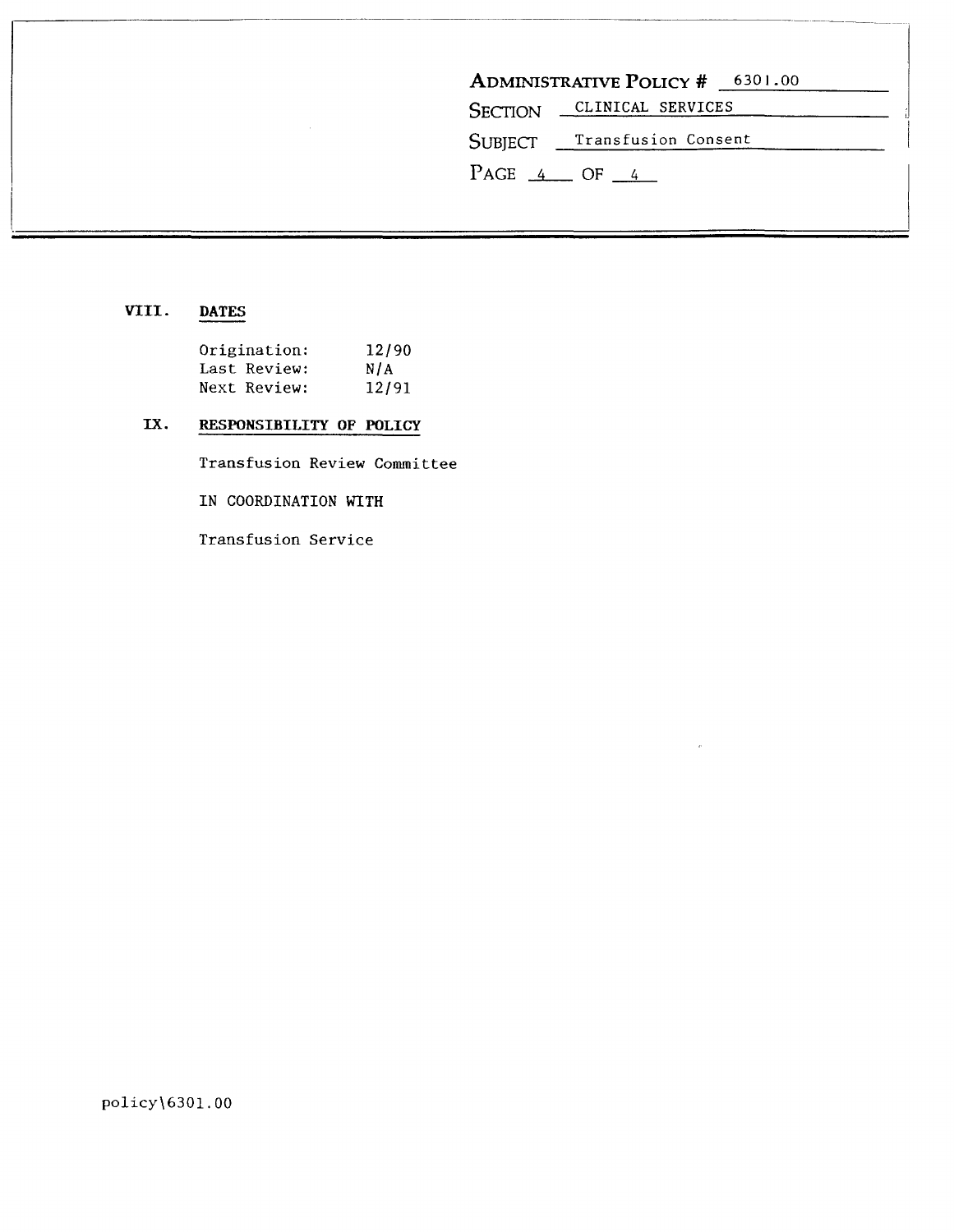Attachment A

| The Allentown Hospital $-$           |  |  |
|--------------------------------------|--|--|
| <b>Lehigh Valley Hospital Center</b> |  |  |

A HealthEast Hospital

 $\Box$  TAH SITE  $\Box$  LVHC SITE

# **CONSENT FOR TRANSFUSION OF BLOOD AND/OR BLOOD PRODUCTS**

- 1. I have been informed by Dr. may arise during inpatient/outpatient treatment at The Allentown Hospital-Lehigh Valley Hospital Center that may make it necessary to administer blood and/or blood products to me. I have reviewed the ""Patient Information for Blood Transfusion" information.
- 2. The risks and adverse consequences of accepting blood and/or blood product transfusions as well as the risks and consequences of refusing to accept blood and/or blood product transfusions have been explained to me.
- 3. I understand that there are no warranties of any kind, express or implied, of merchantability, fitness, quality or otherwise made in connection with the transfusion of blood and/or blood products.
- 4. I acknowledge that I have been given an opportunity to ask any questions that I might have concerning the risks of accepting or refusing the transfusion of blood and/or blood products.

I hereby consent to permitting authorized members of the hospital staff to administer blood and/or blood products and such additional transfusions as may be deemed advisable by my doctor.

|                                                                    | A.M.                                                                                                                                                                                                                                                                  |
|--------------------------------------------------------------------|-----------------------------------------------------------------------------------------------------------------------------------------------------------------------------------------------------------------------------------------------------------------------|
|                                                                    | P.M.                                                                                                                                                                                                                                                                  |
| <b>Witness to Signature</b>                                        | <b>Signature of Patient</b><br>Time                                                                                                                                                                                                                                   |
| Second Witness to Signature (two witnesses are required if Patient | If Patient is a minor or is incapable of consenting, signature of nearest                                                                                                                                                                                             |
| signs by making a mark "X"                                         | relative or legal quardian, or one legally entitled to consent.                                                                                                                                                                                                       |
|                                                                    |                                                                                                                                                                                                                                                                       |
| understood all of the matters discussed on this date.              | PHYSICIAN'S CERTIFICATION: I have discussed the information outlined in the above Consent Form with the Patient and answered<br>all the Patient's questions. Following our discussion, the Patient signed this Form in my presence. It is my opinion that the Patient |
|                                                                    |                                                                                                                                                                                                                                                                       |
|                                                                    | A.M.<br>P.M.                                                                                                                                                                                                                                                          |
| Signature of Attending Physician                                   | Date<br>Time                                                                                                                                                                                                                                                          |
| Form No. MRD-31<br>5/90                                            |                                                                                                                                                                                                                                                                       |
|                                                                    | SIDE <sub>1</sub>                                                                                                                                                                                                                                                     |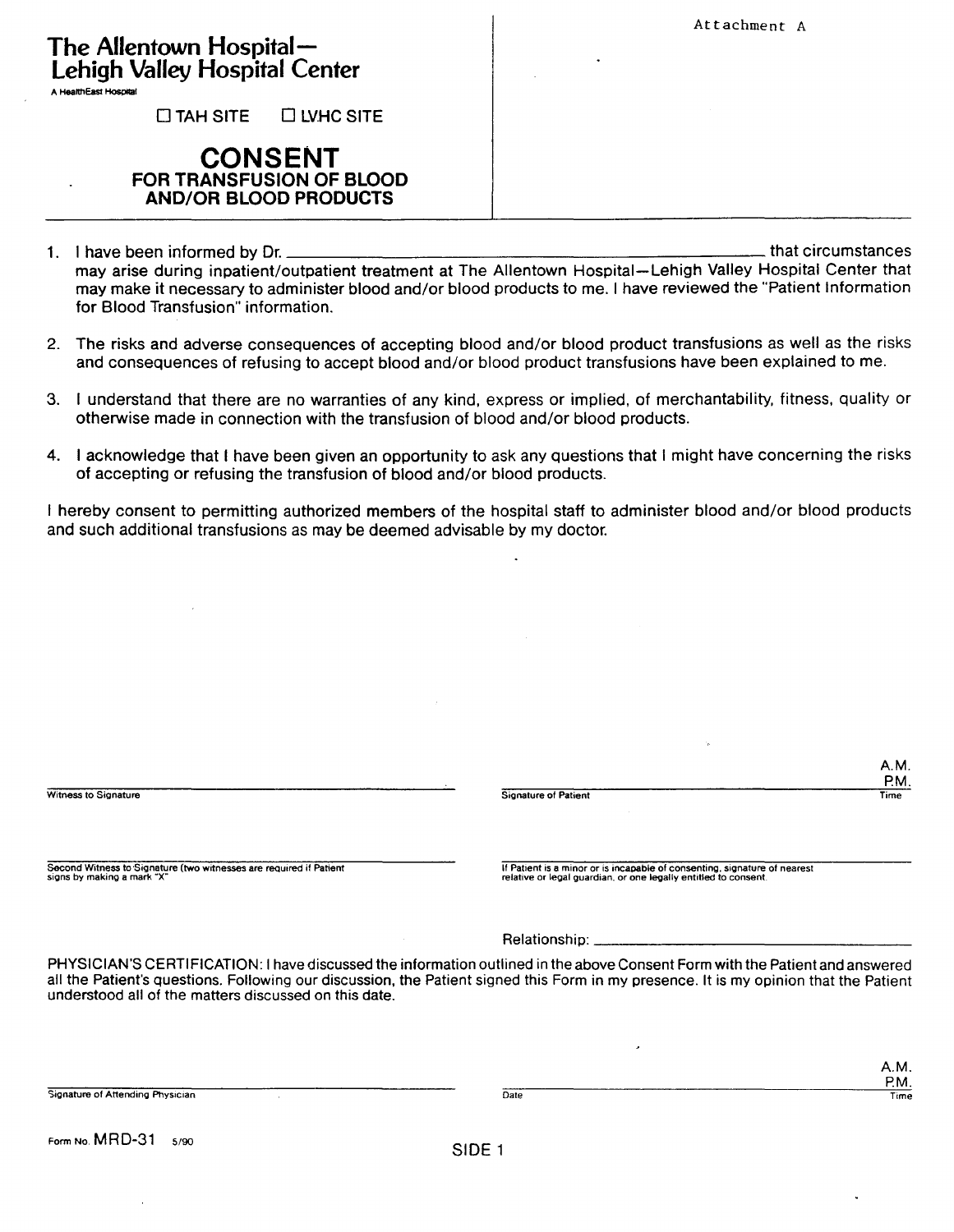| The Allentown Hospital—<br>Lehigh Valley Hospital Center<br>A HealthEast Hospital | 计可分量的 |
|-----------------------------------------------------------------------------------|-------|
| $\Box$ TAH SITE<br>$\Box$ LVHC SITE                                               |       |
| <b>REFUSAL</b><br>FOR TRANSFUSION OF BLOOD<br><b>AND/OR BLOOD PRODUCTS</b>        |       |

I,  $\frac{1}{2}$  refuse to consent to the transfusion of blood and/or blood products. I acknowledge that I have been informed and fully understand the risks and dangers, which may or can result from this refusal. I further understand that this refusal will probably result in adverse consequences, including death.

I release the physicians, The Allentown Hospital-Lehigh Valley Hospital Center, its employees, agents and representatives from any and all liability which could occur as a result of this refusal.

|                                                                                                  |                                                                                                                                                                                                                                                                       | A.M<br>P.M. |
|--------------------------------------------------------------------------------------------------|-----------------------------------------------------------------------------------------------------------------------------------------------------------------------------------------------------------------------------------------------------------------------|-------------|
| Witness to Signature                                                                             | <b>Signature of Patient</b>                                                                                                                                                                                                                                           | <b>Time</b> |
| Second Witness to Signature (two witnesses are required if Patient<br>sions by making a mark "X" | If Patient is a minor or is incapable of consenting, signature of nearest<br>relative or legal guardian, or one legally entitled to consent.                                                                                                                          |             |
|                                                                                                  | Relationship: _____________                                                                                                                                                                                                                                           |             |
| understood all of the matters discussed on this date.                                            | PHYSICIAN'S CERTIFICATION: I have discussed the information outlined in the above Consent Form with the Patient and answered<br>all the Patient's questions. Following our discussion, the Patient signed this Form in my presence. It is my opinion that the Patient |             |

Signature of Attending Physician Date

A.M. P.M. Time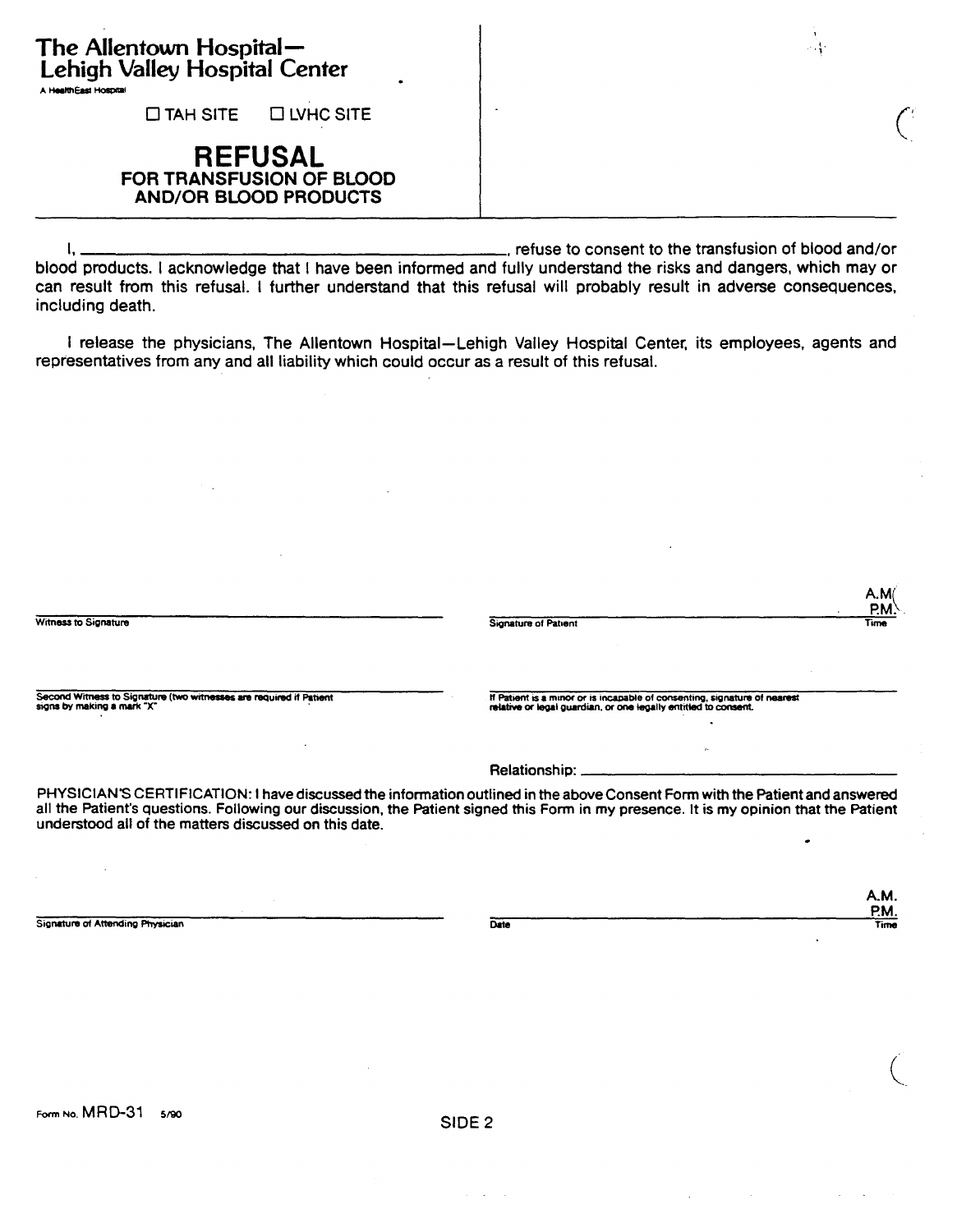# @ **The Allentown Hospital-Lehigh Valley Hospital Center A Health East Hospital**



#### **PHYSICIAN INFORMATION FOR BLOOD TRANSFUSION**

With the advent of increased medical and legal risks for patients receiving blood transfusions. it is essential that physicians ordering blood transfusions thoroughly advise patients of the potential risks involved. In emergency situations where the patient cannot complete the form. then the treatment note in the medical record indicating the number of units transfused should suffice as Informed Consent cannot be secured after the fact.

Physicians obtaining Informed Consent should set aside ample time to meet with the patient and/or parent/guardian to advise them of risks and alternatives, and answer any questions prior to obtaining the signature on the consent form. The patient will have already received a Patient Information for Blood Transfusion form (LAB-52) which should answer most questions that they may have.

Patient and/or parent/guardian should be informed of the following information relating to the risks of blood transfusion:

- The possibility of needing a transfusion.
- Approximate number of blood transfusions that can be expected during the course of the medical treatment.
- Type of blood used and risk of each type.
- An understanding of what medical action is recommended.
- The associated risks and benefits of transfusion.
- Alternative methods of therapy available including pre-deposit autologous transfusion. and directed donation.
- The possible consequences of not receiving the recommended therapy.
- An opportunity for the patient and/or parent/guardian to ask questions.

Lastly, have the patient and/or parent/guardian sign the consent form if he/she decides to proceed with the transfusion.

In describing and explaining the risks of a blood transfusion, the information contained below should be useful. It should be noted that the incidence. as pointed out below. is very close approximation from the literature as it exists today. Hopefully, we will be able to update these if significant changes take place in the future.

The risks may be immediate or long-term. and include both immunologic and infectious disease consequences. reas of particular importance are:

- 1. Hemolytic transfusion reaction. Normal incidence is 1 in 6,000 with a fatal incidence being 1 in 100,000.
- 2. Transmission of infectious disease. Incidence for HIV infection-1 in 50,000. For Hepatitis NIH Study-1 in 500.
- 3. Febrile reactions. Incidence 1 in 100.
- 4. Allergic reaction. Incidence 1 in 300.
- 5. Circulatory overload reactions.
- 6. Bacterial contamination.
- 7. Air embolism.
- 8. Iron overload.
- 9. Blood clotting difficulties.
- 10. Immune problems such as antibody formation.
- 11. Microaggregates.
- 12. Metabolic complications.

The accompanying Patient Information Sheet for Blood Transfusions cover most of the above items and should be discussed with each patient and/or patient/guardian along with any additional risks that you feel should be addressed.

In regards to autologous transfusion as an alternative to "community blood" please explain this option and clearly inform patients that this is an acceptable and desirable alternative if the patient meets the screening requirements and is a suitable candidate. You. in concert with the Blood Bank Medical Director. make the decision.

It should also be pointed out that directed donations as an alternative to "community blood" and autologous transfusion, is an alternative that is offered at The Allentown Hospital-Lehigh Valley Hospital Center. While this service is offered, we do not encourage it because the literature has not shown that this is a significantly safer alternative than the "community blood" that is available.